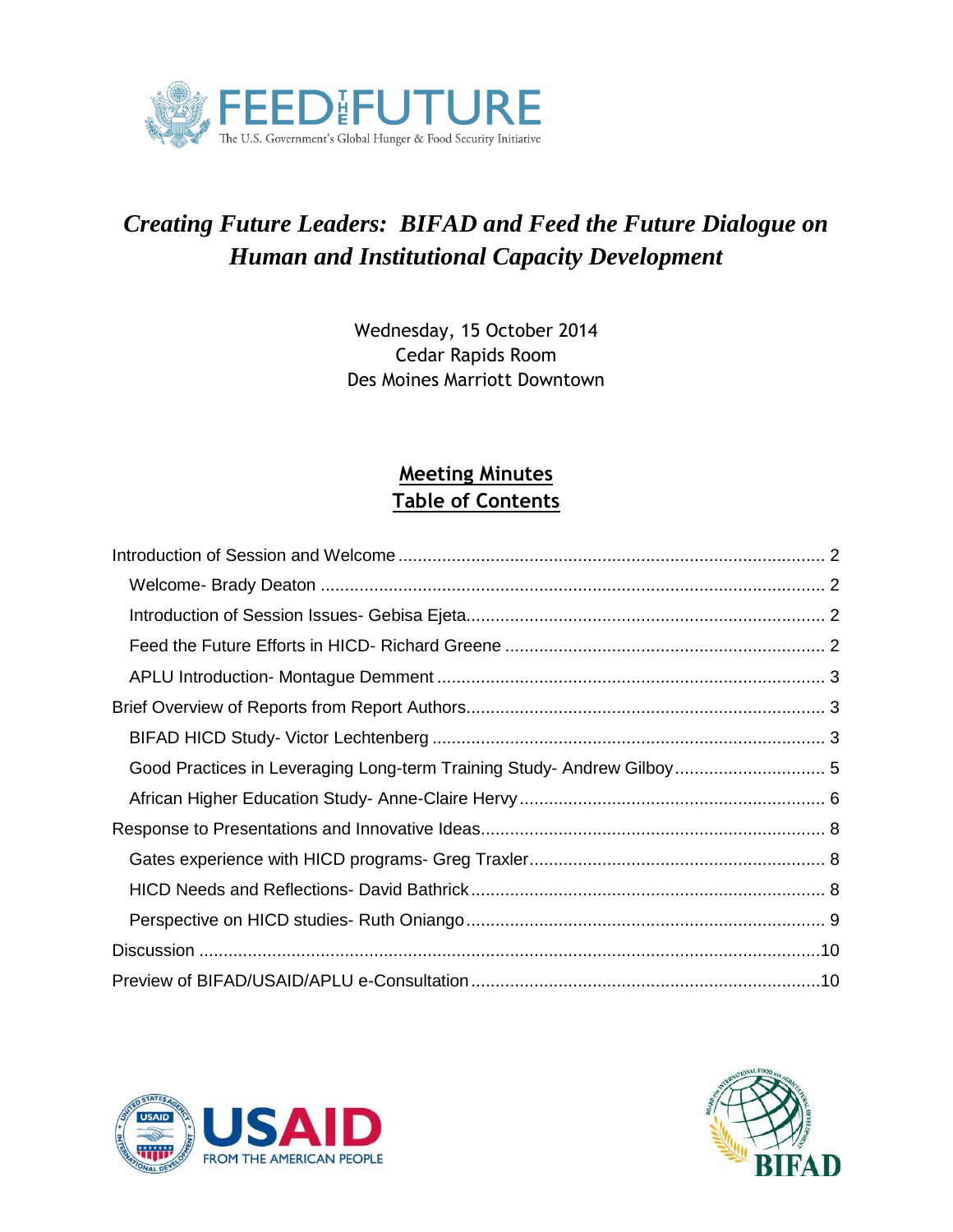#### Introduction of Session and Welcome

#### <span id="page-1-1"></span><span id="page-1-0"></span>**Welcome- Brady Deaton**

BIFAD Chairman Brady Deaton welcomes the audience and provides an introduction to the session. He then welcomes the first speakers, Richard Greene and Tag Demment, and introduces BIFAD Board Member Gebisa Ejeta who will be moderating the session.

#### <span id="page-1-2"></span>**Introduction of Session Issues- Gebisa Ejeta**

Board Member Ejeta opening remarks and introduction: Thank you, Chairman Deaton. Want to take this opportunity to acknowledge the experience and knowledge in this room related to our topic today. HICD is connected to the US foreign assistance agenda. The best context that I can provide- Quote from President Truman. *"We must embark on a bold new program for making the benefits of our scientific advances and industrial progress available for the improvement and growth of underdeveloped areas. More than half the people of the world are living in conditions approaching misery. Their food is inadequate. They are victims of disease. Their economic life is primitive and stagnant. Their poverty is a handicap and a threat both to them and to more prosperous areas. For the first time in history, humanity possesses the knowledge and skill to relieve suffering of these people. Our aim should be to help the free peoples of the world, through their own efforts, to produce more food, more clothing, more materials for housing, and more mechanical power to lighten their burdens."* The goal should be to produce more materials from housing and more food- when we do more, countries not only our own, will benefit. Then nearly sixty years later, President Obama's address *"To the people of poor nations, we pledge to work alongside you to make your farms flourish and let clean waters flow; to nourish starved bodies and feed hungry minds. And to those nations like ours that enjoy relative plenty, we say we can no longer afford indifference to the suffering outside our borders, nor can we consume the world's resources without regard to effect. For the world has changed, and we must change with it."*

The similarities between these two presidents- The one constant is the US commitment to building capacity. USAID has stayed the course. Human and institutional capacity development needs to be strengthened. There is a high demand in developing countries, with expanded resources and more students to be trained. But quality is still an issue. From my own personal experience- better research, better opportunities – all of this is why we need to focus on HICD issues and get the word out to the community.

#### <span id="page-1-3"></span>**Feed the Future Efforts in HICD- Richard Greene**

Thank you to BIFAD and APLU. The three studies featured are funded by USAID – the BIFAD study was requested by Administrator Rajiv Shah, with the other two done by APLU. Under FTF we have a number of HICD programs, BHEARD, Borlaug, Innovate, Food security fellows, MEAS, and LEAP-all of these address short and long term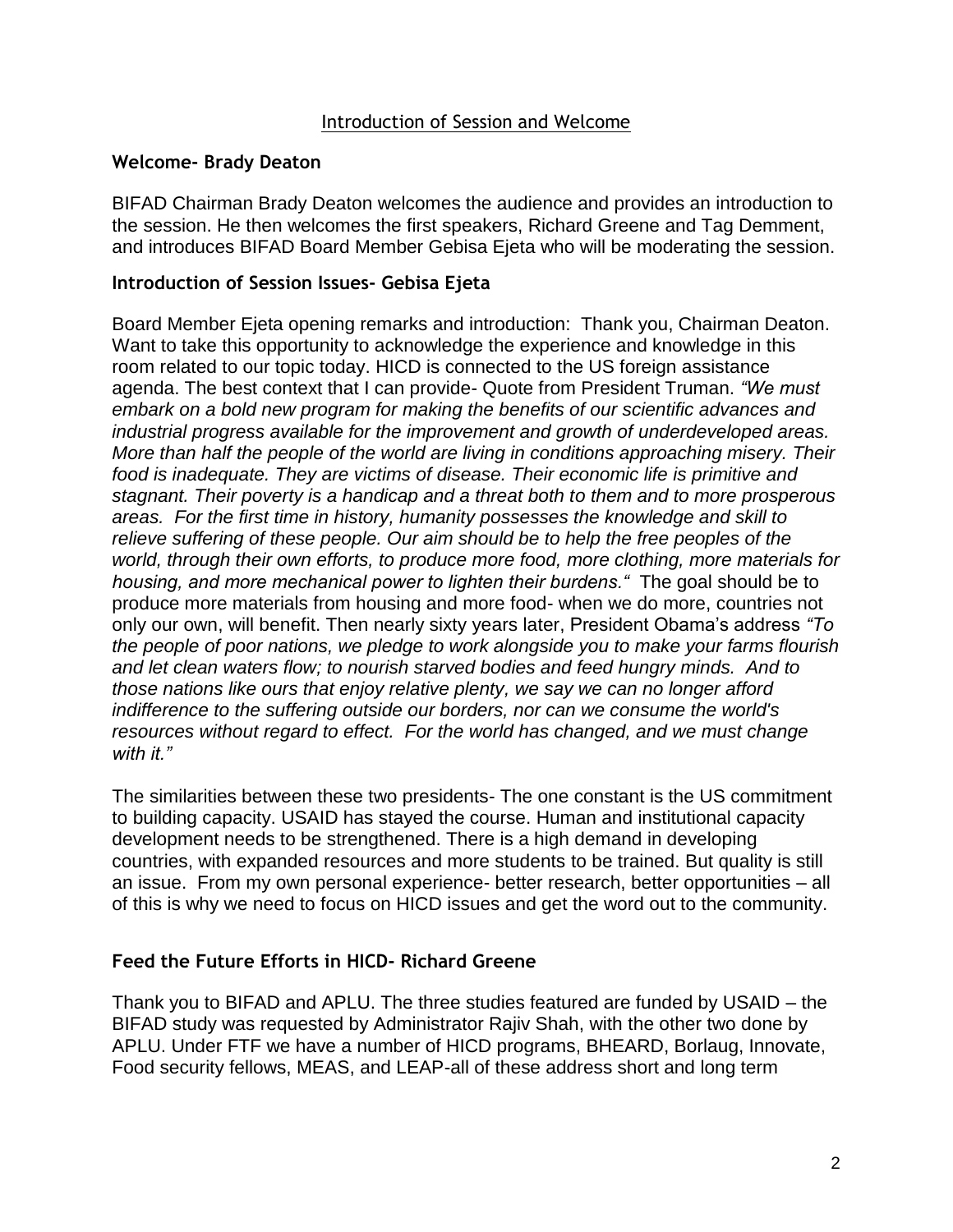education and training. They have a significant institutional development training element as well.

HICD is a broad term- these reports show a clear connection between HICD and achievement of long term impacts. Studies answer important questions. How can Higher Education advance leadership capacity and long term food security impact? How can HICD modernize? How can long term training link back to development institutions from where the trainees come. We look forward to getting good feedback in this session. Please plan to continue the conversation at the E-consultation in November.

## <span id="page-2-0"></span>**APLU Introduction- Montague Demment**

Thank you. APLU has worked very hard on the Africa US Higher Education Initiative. We recognize that higher education is critical to development. Higher education has the highest rate of return on the African Continent. The return on investment to higher education is almost twice of that of secondary and primary levels. This not only builds but TRANSFORMS the way institutions work. What came out of all studies- HICD is wonderful but institutions produce people. If they are functional and produce good people then we build human capacity. But if we focus on humans we can't build institutions.

### Brief Overview of Reports from Report Authors

<span id="page-2-1"></span>Board Member Ejeta introduced the studies. The first study being discussed was commissioned by BIFAD, at the request of USAID and Administrator Shah. Dr. Shah, on the day that the current BIFAD board was sworn in, asked the BIFAD to look at previous reports and the experience within the agency to give a consensus document on HICD. BIFAD worked with members of the board, BFS and APLU to complete the study. The first sub-committee on HICD was Ejeta, Dr. Bob Easter (U of Illinois), Dr. Elsa Morano (Texas A&M). When they left the board in 2012, the board chair stepped in to take over the role and Dr. Martin was added to the sub-committee. Every member of the board worked on the report, with great support from BFS and APLU. The board, with USAID, found a team of 4 people, led by Dr. Vic Lechtenberg who chaired the study.

#### <span id="page-2-2"></span>**BIFAD HICD Study- Victor Lechtenberg**

Vic Lechtenberg thanked Board Member Ejeta, BIFAD and the Bureau for Food Security (BFS) for their input and support and commended the BFS for their commitment to making changes and partnering with institutions. Lechtenberg acknowledged the other members of the committee, Albert Ayuni (Rutgers), Ralph Christy (Cornell), Carol Kramer-LeBlanc (Consultant).

The charge was to review USAID legacy HICD efforts through a study of recent literature in order to assess current HICD in order to make recommendation to strengthen institutional capacity and partnerships, strengthen/increase access to US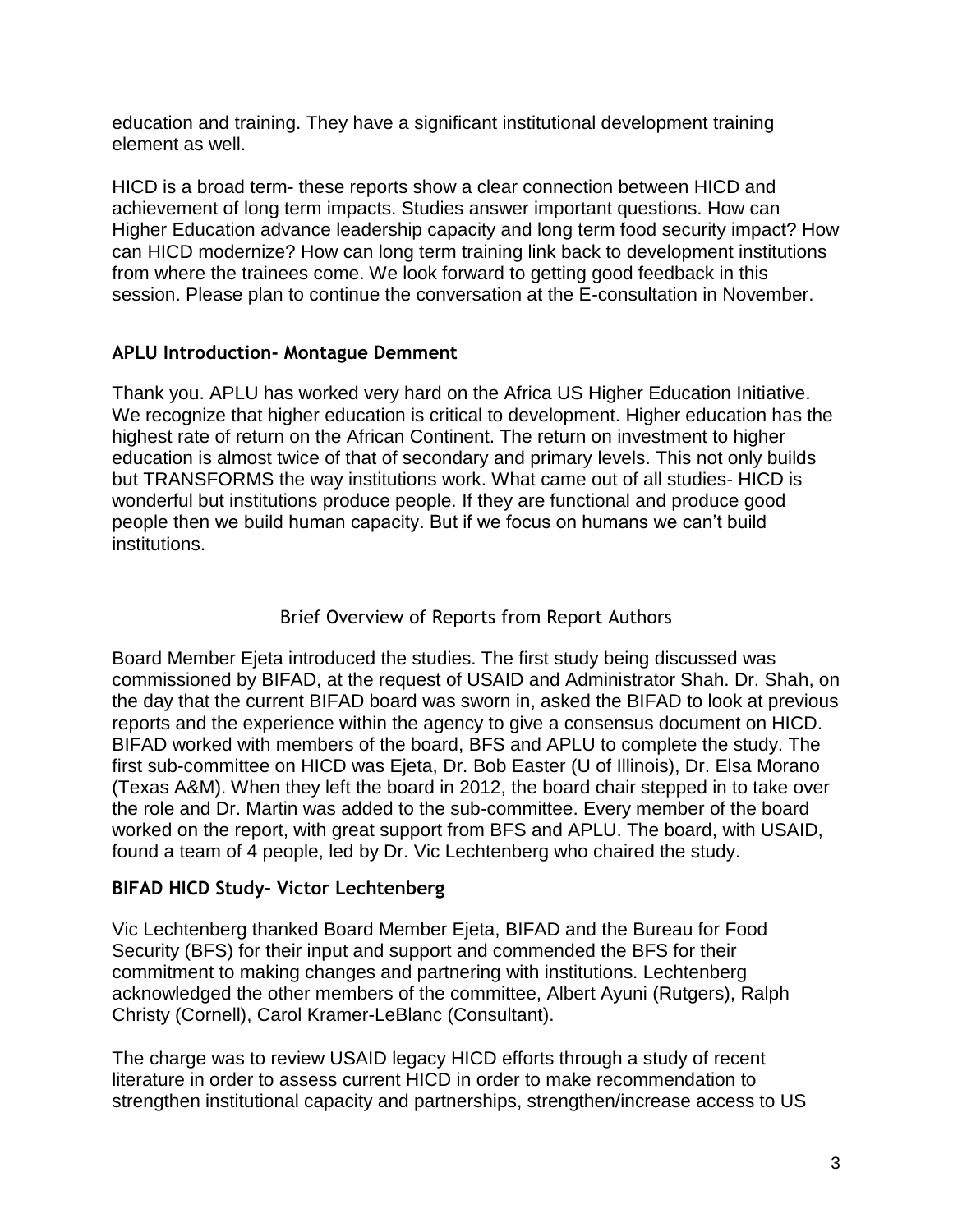#### institutions by FTF country students

Something learned very quickly is that institution capacity is likely falling short, but not human capacity building. In the space they were asked to work in, there were three very key partnerships: USAID Washington, the local mission and US institutions. Some recommendations target just one or more of these entities.

First recommendation is that one-on-one institution partnerships are important. They have worked in the past and will continue to work in the future. USAID should establish long-term preferred institution partnership program.

Second, US institutions need to recognize international activities as part of the promotion and tenure procedures. We know that some are already doing it, like the University of Florida.

Long term training programs should include leadership training. Students who return to their home countries often go into leadership roles. There should also be experienced in using information technologies to receive and deliver content.

Fourth, a "branding strategy" or advocacy around telling the story of HICD. Included in that should be a clear understanding of how we measure a high capacity institution.

Fifth strengthening access to US institutions by students from FTF countries. Contractual processes with US institutions need to be streamlined. US institutions need to more comprehensively internationalize. Most US universities have a large number of international students, but very few from FTF countries. Need to invest in HICD to retain US influence in FTF countries. Ag and food benefits aside, there are other long-lasting benefits that serve the interest in America.

Six: Support investments to girls and women.

Enhance collaboration between developing countries, US institutions and public/private sector.

Broker collaboration across countries and with national government to develop Public Private Partnerships.

Work with country leaders and institutions to strengthened curricula relevant to agriculture and food sectors.

Assist missions with HICD, including HICD goals, metrics and number of students attending US institutions.

Access to US technology: Invest in and nurture scientific and education networks. The committee spent a lot of time looking at networks, called spontaneous networks, but the committee found that they aren't really spontaneous, they take time and planning. Can be used for delivering education content and strengthening research efforts. Along with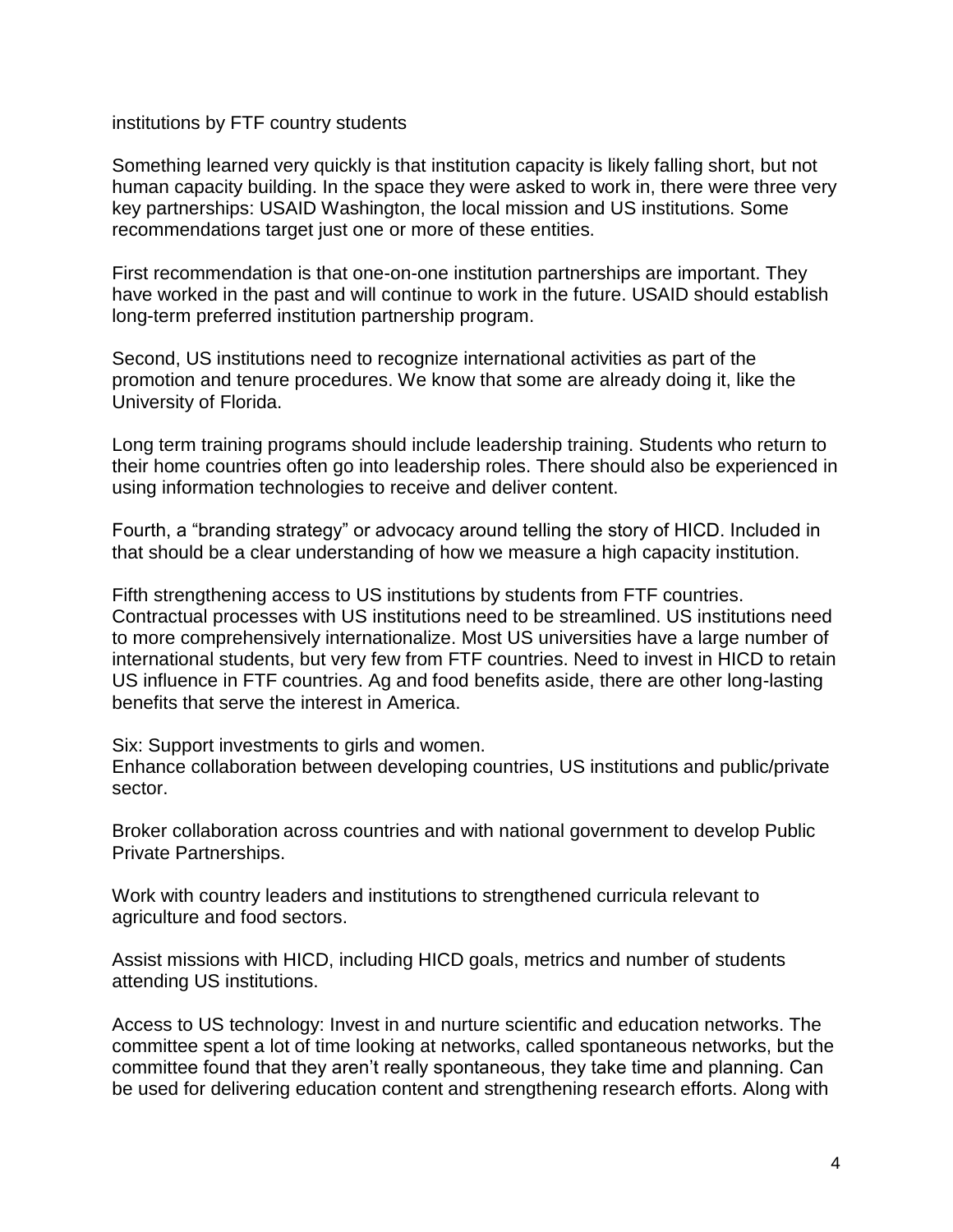this, it's important to invest in ICT infrastructure. Need to enable SAA and FTF higher education institutions to develop technologies for smallholder agriculture with a vision of making food and agricultural production a business that attracts and inspires youth.

Question, Mark Erbaugh, Ohio State University: Do your recommendations only apply to Higher Education Institutions, or other institutions such as ministries and extension?

Lechtenberg response: It applies to all. Institutions should be able to interact with local institutions, and apply to other entities and organizations in food and agriculture. Land Grant institutes in the US, when he was a dean, spent a lot of time monitoring and building relations in industry. Believes higher education should lead that effort.

Question: Can you elaborate on a branding strategy? Is it based on a specific project?

Lechtenberg response: While HICD is talked about and understood within BFS, broadly across government there are a lot more people who should know about it than do. There should be someone responsible for advancing the message of HICD, for example, so that missions have HICD as part of the annual work plan.

## <span id="page-4-0"></span>**Good Practices in Leveraging Long-term Training Study- Andrew Gilboy**

Would like to quickly go through a few things to look at institutional capacity building as compared to individual. Then let's take a look at the limits of training. If our major input is training individuals, what can we do to achieve some institutional change with this training?

Gilboy presented a classic view of an institution/organization. In a traditional view, if we're going to change the institution, we're going to do training. If we do training, we build capacity. What are the components of the institution? Components of an institution-Raison d'etre (catch all for objectives, missions, goals, purpose, etc.), process (that help achieve objectives, what are the systems), and people.

Each component is critical to achieving a high performance or high capacity institution. Gilboy prefers the word performance, as capacity doesn't necessarily lead to performance.

Where have we been focusing our interventions? On people. Gilboy used a visual Zone of Competence and high Performance. When more than 3 variables overlap, optimal performance is likely. Three circles are jobs (procedures, criteria), Organization (Requirements, systems, policies), Individuals (Knowledge skills and attitudes). Where have we been focusing-long-term technical training (training scientists) of individuals? Not on organization or jobs. Maybe we haven't been focusing on them because we haven't' been asked to?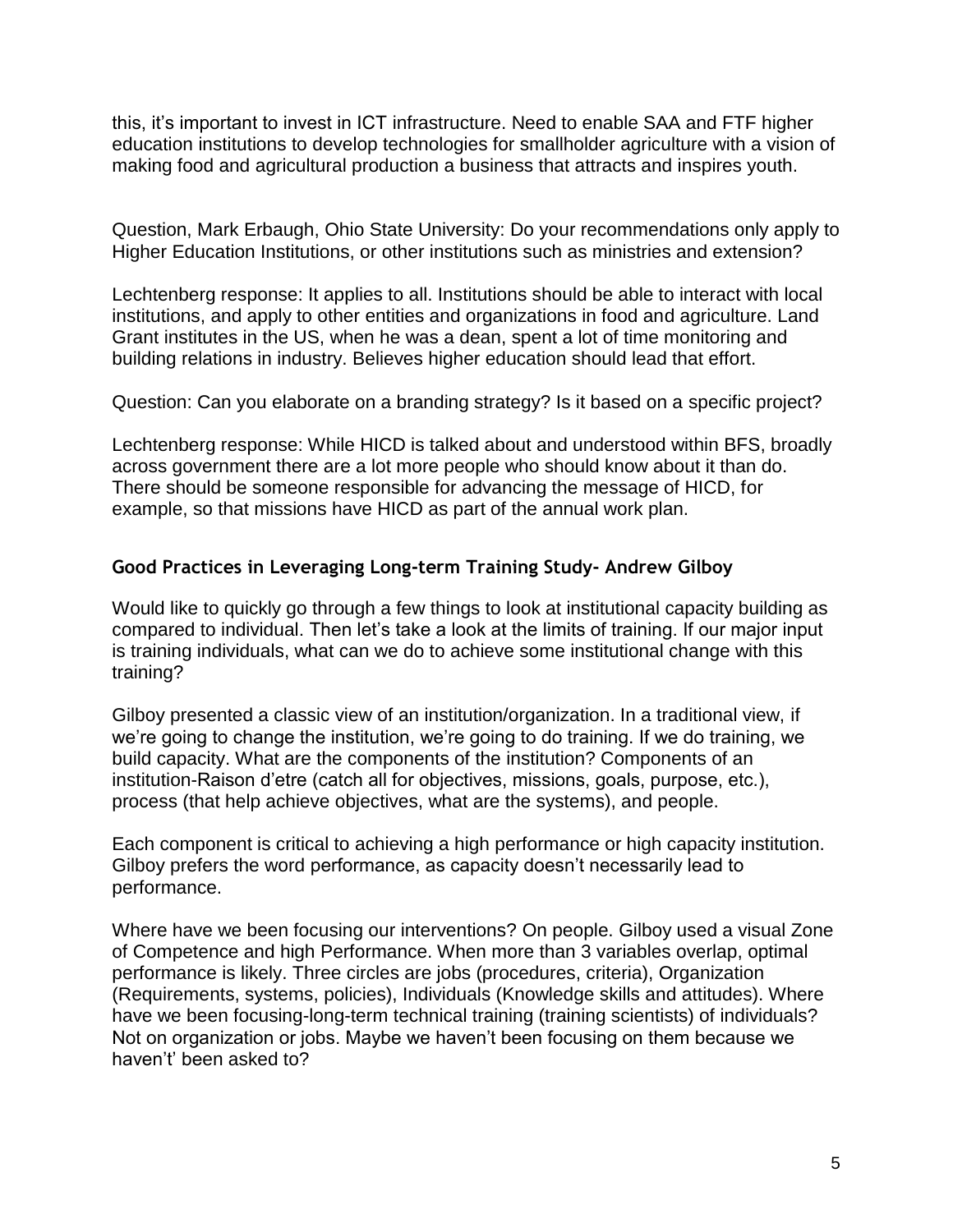Another way to look at an institution is to look at Gilbert Behavior mod. Two layers: Upper layer: Environment>information>Resources/Tools>Incentives Lower layer is the individual. Individual >Knowledge/Skills>Capacity>Motives. If you look at an organization in this way, Thomas Gilbert discovered that 67% of respondents say the main constraint is on the top row, within the environment. Problem is not competency; it's the environment in which they work. Given this situation, and given the fact that we are not organizational specialists going in to do performance training, we as US academic institutions may not be armed/trained to do HICD, so, how can we leverage the training we are doing for HICD to begin to focus on the environment? What can we do to equip students to help change the environment when they return to their institutions? Report has a lot of examples on resources and tools that can be done. You can do a lot with the training problems you already have.

"Pit a good employee against bad system and the system will win most every time" Geary Rummler: Training Skills isn't enough. Are we returning graduates to dysfunctional institutions back home? And are we calling it capacity building?

Question: Tag Demment, APLU: Discussed that the iAGRI project was able to evolve to include institutional transformation.

Gilboy Response: Partnerships such as iAGRI have an advantage of proximity of being close to the institution and being able to be responsive to needs.

## <span id="page-5-0"></span>**African Higher Education Study- Anne-Claire Hervy**

APLU produced a commissioned report for the Africa Bureau at USAID. While not focused specifically on HICD, we were asked to identify opportunities in Higher Education in Africa, which includes opportunities for HICD.

Three ideas/takeaways:

- Higher education matters for development.
- Time to invest is now, Africa lags behind all other regions. Africa HE aren't producing education and unemployed, they are producing educated and unemployable. There is a difference between the skills needed and the skills they have.
- Finally, the types of investments should focus on institutional transformation, not tweaks at the margin. We need to be engaging on a scale and scope where our investments are game-changing. We can't make the transformations that are needed with short-term investments.

A number of studies recently have shown high returns of investment in education. World Bank study shows that investments in tertiary education show highest rates in return, especially in Africa. Wants to point out that these studies are capturing both the social and public returns. What impact does educating one person have in improving the economy?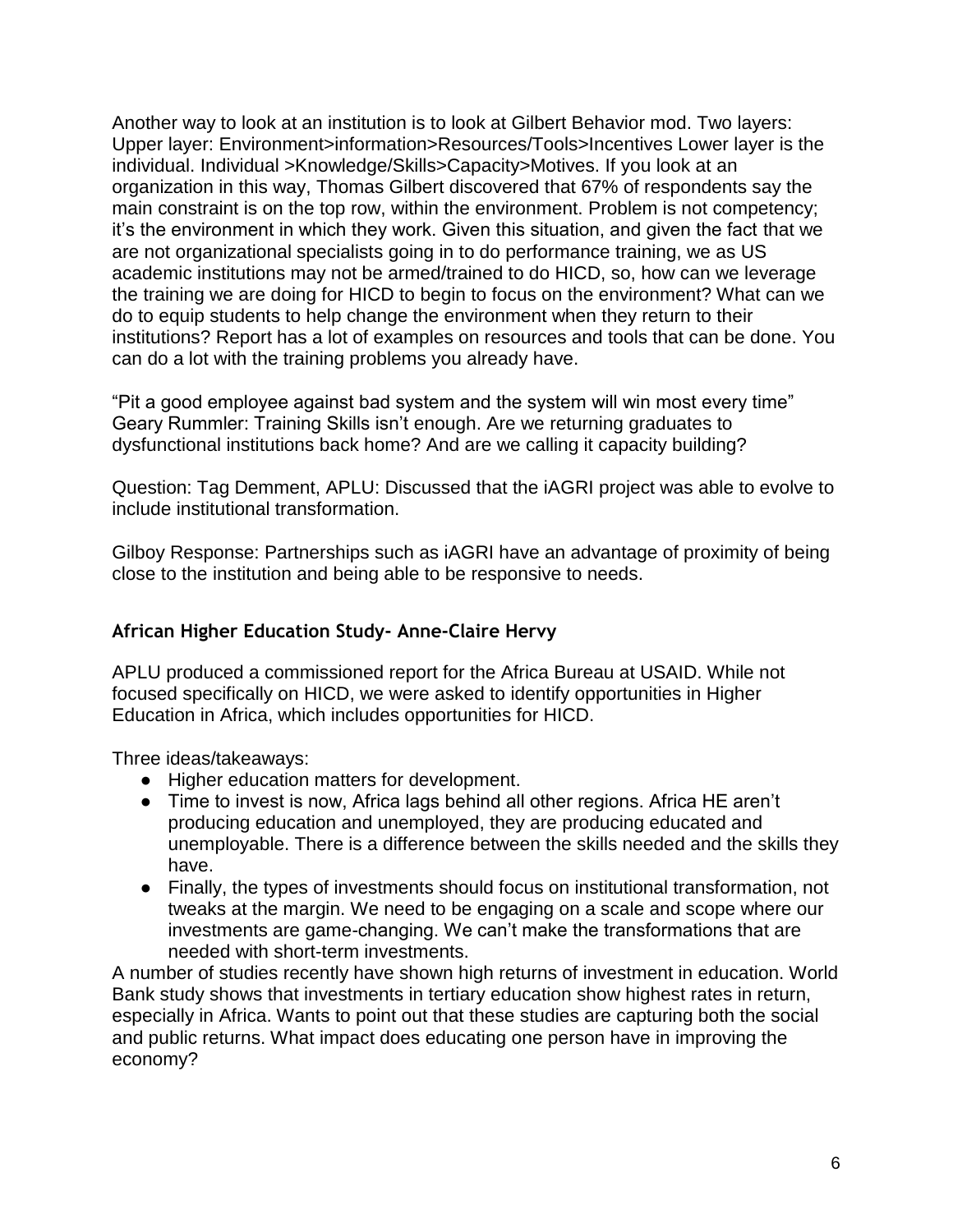As we move toward a knowledge and innovation driven economy, we're going to rely on higher education even more. It's been shown that it takes about the same level of skills to be borrower of technology as to be a creator of technology.

What is the state of higher education in Africa? From 1990 to today, enrollment in higher education has doubled, of very little. Showed two visuals on education and research expenditures-whatever lens we use, the African continent disappears from the map.

Report includes a number of recommendations. Highlighting a couple, recognizing that context is different in each country.

Looking at the relationship b/t expenditure and growth. Africa has addressed increased need for number of students by allowing more students and allowing private institutions. African institutions are now producing more graduates than ever, but that are less employable than ever. There are problems with connections of higher education to the private sector. What does donor investment look like? We've seen a very dramatic decline, especially in the 80s after reports that returns on primary and secondary education were higher than tertiary. We now have solid evidence that is not the case. How can we support? We don't need institutional capacity building, we need institutional transformation.

Recommendations:

- Concentrate USAID Investments and combine system level interventions with institution level-transformation.
	- Do this through partnerships with peer institutions that are long-term, engage the private sector, and focus on comprehensive institutional performance improvement.
	- What does it take? We need flexible partnerships, not a contract. iAGRI is an example of that; they've been able to make changes as the needs arise. Being resident long-term, this isn't something that can be accomplished in 5 years and it's important to be resident, on the ground, not a fly-in, fly-out operation. We need to engage expertise in institutional performance and change management. We need to engage this expertise both on and off our campuses.
- USAID already has an HICD framework/policy that outlines many of the things that Hervy and Gilboy discussed. Appreciate and supports need for branding to recognize HICD.
- What do US institutions have to offer?
	- Peer institution partnerships are more sustainable
	- Bring considerable resources
	- External support and legitimacy for change
	- US institutions undergoing their own transformations-shared learning

Questions: Hervy did not take questions due to time.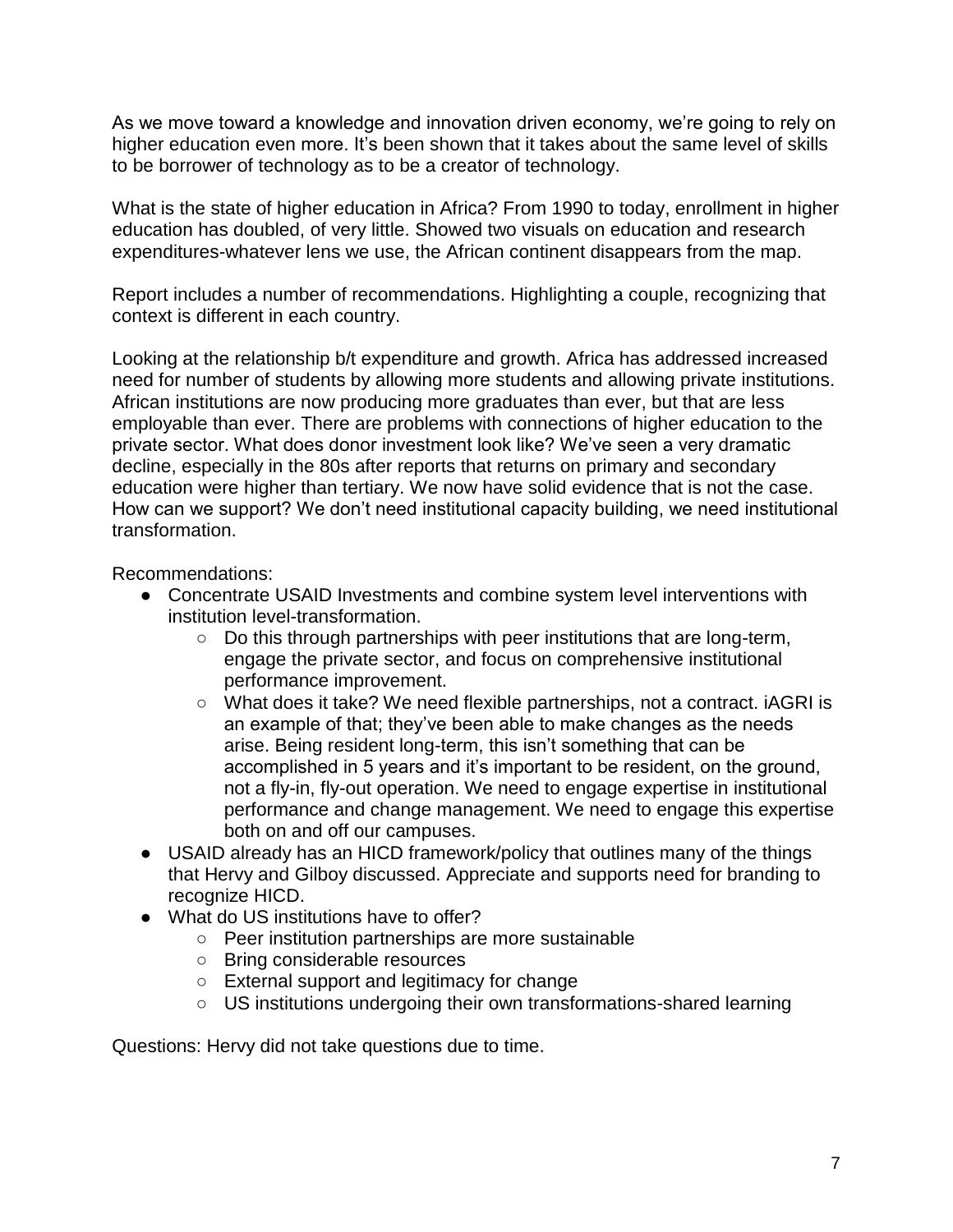### Response to Presentations and Innovative Ideas

<span id="page-7-0"></span>BIFAD Board Member Ejeta welcomes and introduces the panelists.

## <span id="page-7-1"></span>**[Gates experience with HICD programs-](http://www.aplu.org/document.doc?id=5556) [Greg Traxler](http://www.aplu.org/document.doc?id=5556)**

Thank you. Congratulations to BIFAD, USAID, and APLU on these fantastic reports. This is a neglected area across the board. Traxler raises the point that as a community we have been doing a lot of training but what is institutional training? How does HICD fit together?

What stands out is the demographic transition. There are a huge number of young people to train. Growth enrollment rates are continuing to climb. Huge challenges. Cannot underestimate the importance of networks and partnerships. These are referred to in the reports as institution-to-institution (I2I) or institutional strengthening. Make investments in human capacity and institutions.

Capacity = Capabilities + Competencies. How is this addressed? At Gates the approach for building human capital in agriculture has three ways to support post-baccalaureate education. First, is to train individuals in the traditional ways through training tied to research grants. The second approach recognizes that not only are institutions of excellence needed but excellence in certain applicable fields (soil science, economics, etc.). This is addressed through networks, for instance REFORUM, CMAAE, ACCI and WACCI, which address the critical block of well-trained scientists and their linkages. Third, mentorship addresses gaps between formal training and career.

None of the top 800 Universities worldwide are located in Sub Saharan Africa (except for South Africa) plus investments in Education are low. A group could try to build capacity in the institutions but due to budget demands this is challenging. These institutions don't have funding streams that the US cans access. Countries need to coordinate and donors need to work together. By investing in regional collaborative education donors can create Global Public Goods.

#### <span id="page-7-2"></span>**HICD Needs and Reflections- David Bathrick**

Thank you. Very honored to comment on these papers. After a quarter century of agriculture development including HICD the world is changing; a new structure and new challenges in response to the new reality.

The economic and institutional shifts help to frame efforts. Over thirty years ago USAID began its agriculture program then over the course of time this program declined and received less focus by donors, public, etc.

From the 1980s to early 2000s donor support declined greatly. Curriculum capacity declined in countries where the highest percentage of individuals worked in the agriculture sector. The consequence of this caused a major decline in economic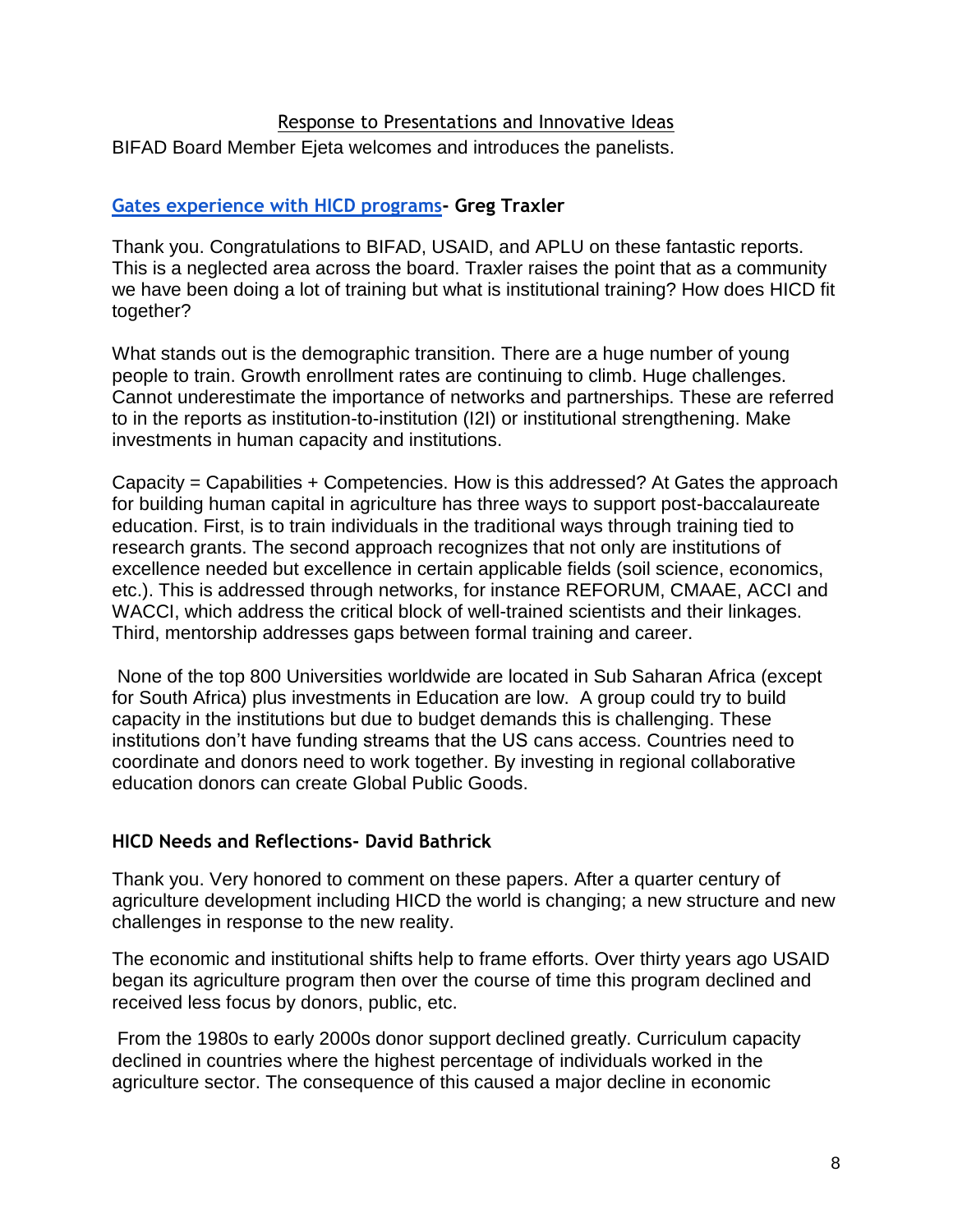structural transformation. The agriculture sector wasn't able to seize on market opportunities while also protecting its sector from competition.

How do we make it sustainable? Do governments see the opportunities in this growth? Sustainability needs to be thoroughly considered. Government and private organizations need to be properly prepared.

This is a strategic opportunity to develop a demand driven HICD program. Take this unique opportunity to reestablish contact with land grant universities. A plethora of new outreach opportunities need to be taken to reach out beyond masters and doctoral candidates.

Universities in the United States need to support the best and the brightest. The well trained individuals from before are retiring. The situation is two sided- first tremendous feelings of hope and optimism and second concern that the new individuals are coming on board without an institution to support them.

The discussion needs to continue and the HICD community needs to take advantage of the conversations that Feed the Future and BIFAD are sponsoring.

## <span id="page-8-0"></span>**Perspective on HICD studies- Ruth Oniango**

Thank you. Happy to be here. Everything stated in the reports is right; really great work is going on here.

Back when the United States was focused on higher education support Oniango was taking the TEOFL, entrance exams, etc. When she was chosen as a scholarship winner it was game changer for her. She was the only girl out of the five students chosen.

Everyone wants an American education; American has a large responsibility. African students ask "how are we supposed to compete?" but the reality is that they can't. Many villages don't have access to libraries, technology, transportation, electricity, etc. that the United States has. "How can people fail exams when there are libraries in the US?"

We, as both the HICD community and people, cannot ignore any part of this world and feel comfortable. We are part of the same community. In response to Hervy's map which showed the small amount of education and research expenditures in Africa and how compared to the rest of the world it disappears from the picture. Oniango states that we can't ignore the largest continent because it is the one likely to feed the rest of the world.

Oniango is optimistic. "I can now see lights shining on Africa". Through partnerships and friendships we can begin to see a different Africa. Universities should follow-up with their international graduates. Africans come to the US, spend 4-5 years studying and leave changed people. By universities following-up with their graduates they provide the opportunity to continued dialogue with these alumni. African students will linkup.